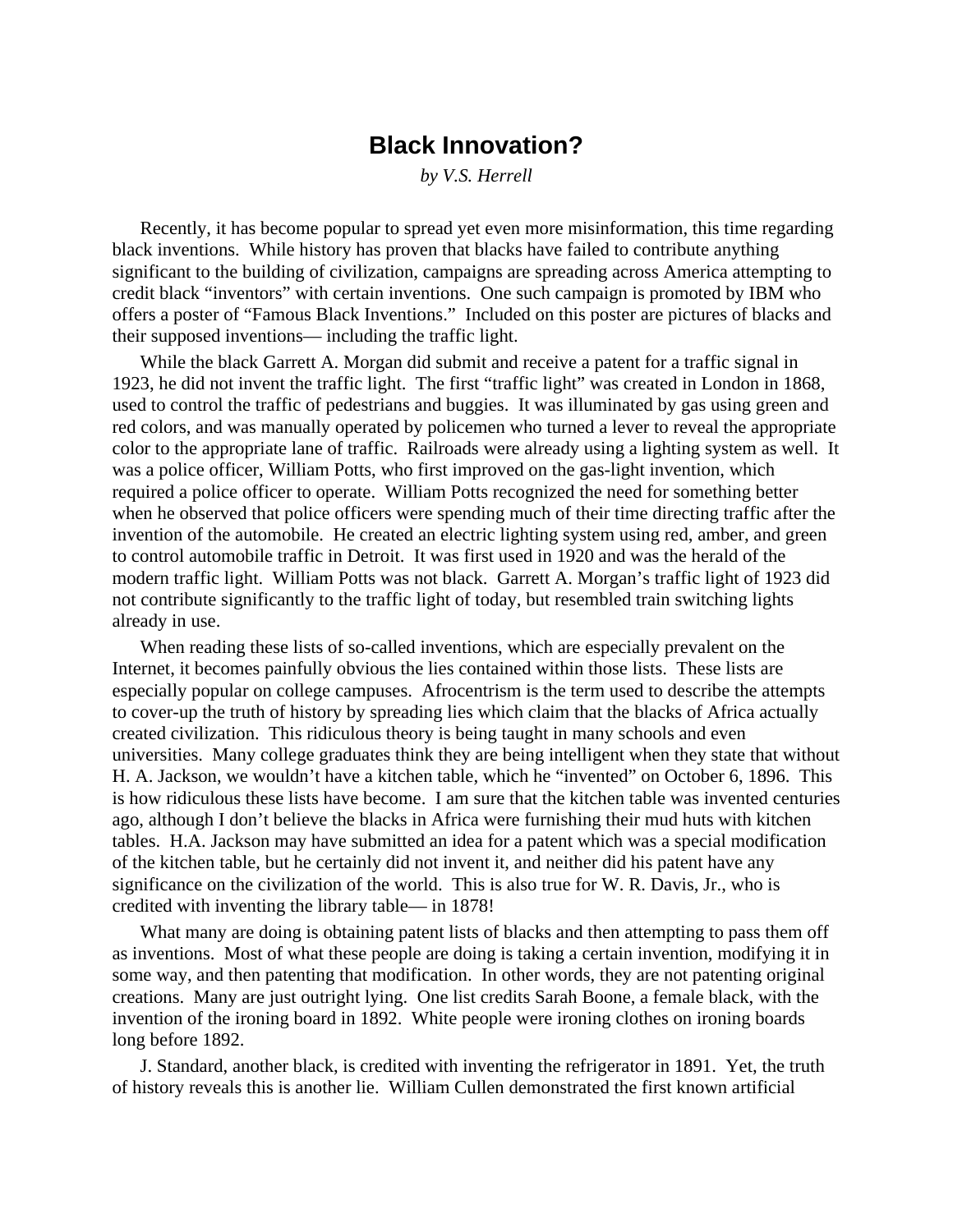refrigeration at the University of Glasgow in 1748. In 1805, Oliver Evans, an American, designed the first refrigeration machine, and in 1844, John Gorrie used this design to build a refrigerator which he used to cool the air for his patients suffering from yellow fever. This all happened well before J. Standard ever submitted his patent. Furthermore, the concept of refrigeration was known by whites long before the first artificial devices were ever created.

The lists go on and on. One credits the invention of the two-stroke gasoline engine in 1950 and the internal combustion engine in 1958 to a black, Frederick M. Jones. The truth is that thermal engines were created as long ago as the 1600's by whites. Almost one hundred years before Frederick M. Jones, N. Otto developed the first successful four-stroke spark ignition gasoline engine in the 1870's. The same year, Dougald Clerk built the first successful twostroke engine, which remains in use today. The first person to actually experiment with the internal combustion engine was a Dutchman, Christian Huygens, who did so in 1680. Most of the modern gasoline engines are descendants of Gottlieb Daimler's creation of 1885. For those who don't know this, Daimler was a German. Frederick M. Jones is also credited with the invention of the starter generator in 1949; however, electric ignitions had already been introduced in 1924. On the same note, another black, Andrew J. Beard, is credited with inventing the rotary engine in 1892. This is completely unfounded. The first practical rotary engine was created by a German, Felix Wankel, in 1927.

On a lighter note, Lydia O. Newman, a black, is credited with inventing the hairbrush in the late 1800's, despite the fact that white women have been brushing their hair for centuries. Burridge and Marshman supposedly invented the typewriter in 1885, despite the fact that Remington and Sons had already been selling the typewriter since 1874, and the original machine was created in 1868 by Christopher Latham Sholes. The initial typewriter did not have lowercase letters, but the shift key of the Number 2 typewriter, manufactured by Remington in 1878, allowed for lowercase letters. Other claims include riding saddles, which were supposedly invented by W. D. Davis in 1895. Again, this is claimed despite the fact that riding saddles were in use long before 1895, primarily by whites.

Another famous claim is that a black, Paul Williams, invented the helicopter. Again, a little research will prove this to be false. The fact is that no one person "invented" the helicopter. However, Leonardo da Vinci did pen down his own version of a helicopter long before Paul E. Williams was born. Furthermore, the first successful lift-off of a helicopter was accomplished in 1907 by a Frenchman, Paul Cornu, and Etienne Oehmichen, another Frenchman, was able to fly a helicopter 1 kilometer in 1924. This flight lasted 7 minutes and 40 seconds. From that moment, white engineers advanced and perfected the helicopter, and in 1937 the first practical helicopter was introduced. Not surprisingly, this first practical helicopter was a German creation— the Focke-Wulf Fw 61. Igor Sigorsky, a Russian, is credited with many innovations and record setting flights after this time which greatly enhanced helicopter engineering.

Perhaps one of the most ridiculous claims is that a black, W. A. Lavallette, invented the printing press, which he had patented in America. This was undoubtedly news to Gutenberg, who had already invented the printing press in 1445, long before America was even a country and almost fifty years before Columbus even landed.

The list goes on and on, and each and every so-called "invention" can be refuted in a similar manner, from the biscuit cutter (A. P. Ashbourne, 1875) to the "portable shield for infantry" (H. Spears, 1870). Anyone familiar with history should be aware that whites have been using devices to cut out biscuits long before A. P. Ashbourne, and I am sure that Roman soldiers from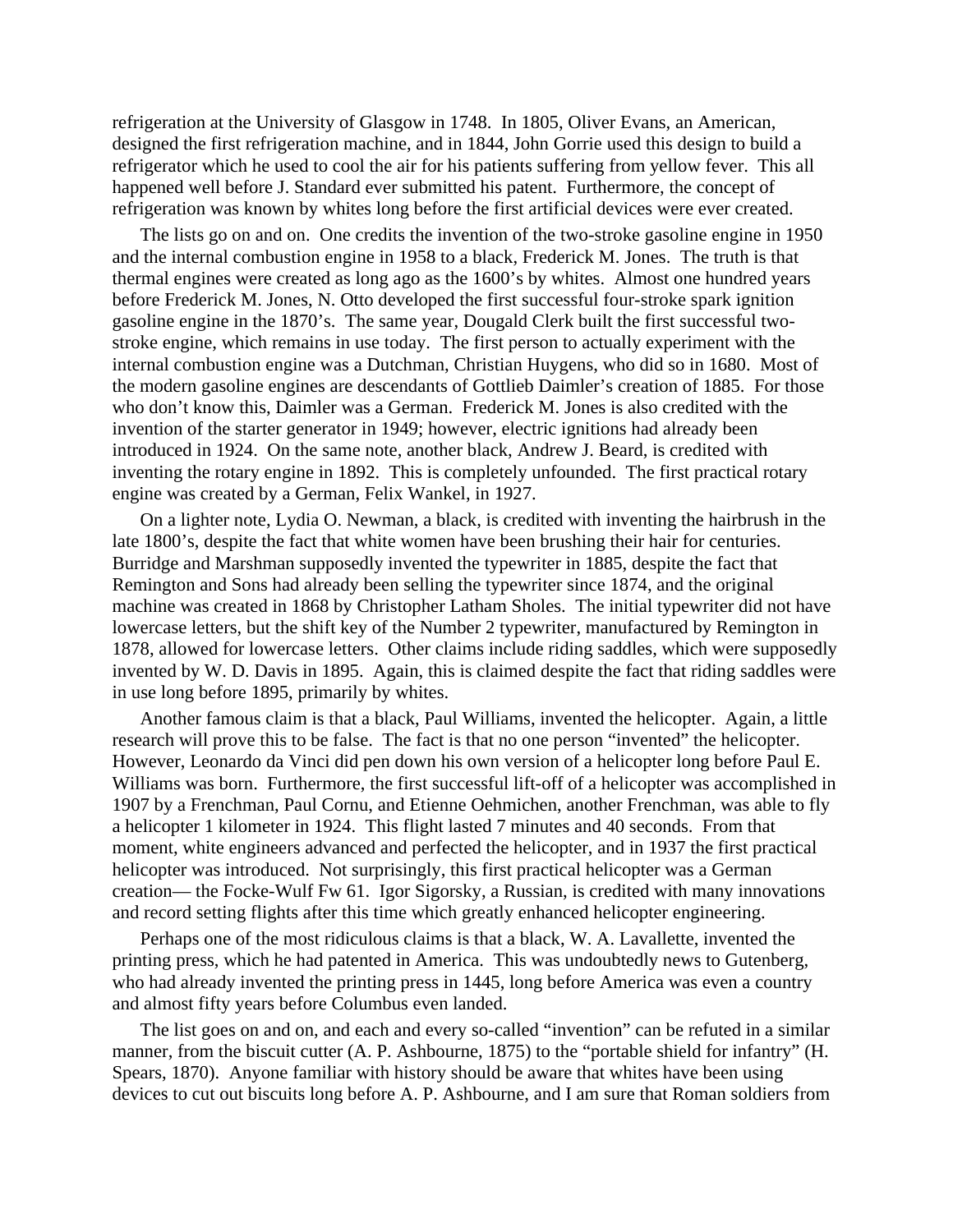the first century never went into battle without a "portable shield for infantry." Michael Harney, another black, is credited with inventing the lantern. Why not credit him with inventing light or fire? Again, these claims are so ridiculous as to boggle the mind, yet many Americans blindly accept what they are being told as truth - white or black. What is worse, children are being taught these lies in schools supported by our tax money. There are also federally funded "black history" museums throughout the country spreading such lies.

Even the claim that the mulatto George Washington Carver invented peanut butter is false. The truth is that early civilizations often crushed peanuts into paste and Civil War soldiers ate "peanut porridge." As far as modern peanut butter is concerned, a St. Louis physician encouraged a food company owner to produce and sell peanut butter in 1890 to individuals who had difficulty chewing food. The physician had experimented with grinding peanuts and recognized peanut paste to be highly nutritious. Bayle, the owner of the food company, sold peanut butter for 6 cents per pound. Additionally, the first patent for peanut butter was obtained by John Harvey Kellogg, another physician experimenting with sources of protein for his patients. George Washington Carver didn't even begin his "peanut research" until 1903. Most of the so-called black inventors are mulattos like George Washington Carver, and do not deserve to be called black anyway.

Lies such as these are harmful not only to whites, but to blacks as well. Black children are armed with such flimsy lies which are easily torn down, and white children are taught to appreciate so-called "black culture" as being better than "white culture." White children are no longer allowed to be proud of their heritage, which is full of white men and women who have built nations, constructed civilizations, and who have contributed to a full history of art and science.

While many of the claims stated above are almost comedic in their absurdity, it is no laughing matter when lies such as these are spread. Some promoters of so-called "black inventions" go so far as to claim that blacks created, among other things, civilization, chess, medicine, paper and the alphabet. Liars use the fact that early white civilizations created some of these things on the continent of Africa. Thus, they state that "Africans" invented all of these. While the geological identification may be correct in some instances, the race is certainly not. It is a well-known fact of history that Egyptians, Romans, Greeks, and so on were white people who created their respective civilizations. Cleopatra was not black, and neither was Marc Antony. Both were very clearly white people who bore no resemblance to the blacks or mongrels we see in America today. Alexander the Great was a white man, though he may have visited the continent of Africa. The builders of the pyramids were certainly not kin to the mudhut builders of the desert. Socrates, Hippocrates, Plato, and so on were also certainly not blacks. Even Ethiopia was once a nation of white people, ruled by white kings and queens, until only recently when the blacks took over. These are all facts of history and easily verifiable, especially when one has the ability to read the historians of the time, who were, once again, also white. Unfortunately, most of these great nations toppled in the wake of the plague of mongrelization, a story which has been repeated in every great nation founded by white men throughout history.

All of these attempts to change history and discredit white culture are merely the beginning when it comes to the deviousness of the mongrel mind. Martin Bernal of Cornell University attempted to rewrite history over a decade ago with his books: *Black Athena The Afroasiatic Roots of Classical Civilization 1: The Fabrication of Ancient Greece 1785-1985* (London: Free Association Books. and New Brunswick: Rutgers University: 1987) and *Black Athena 2: The*